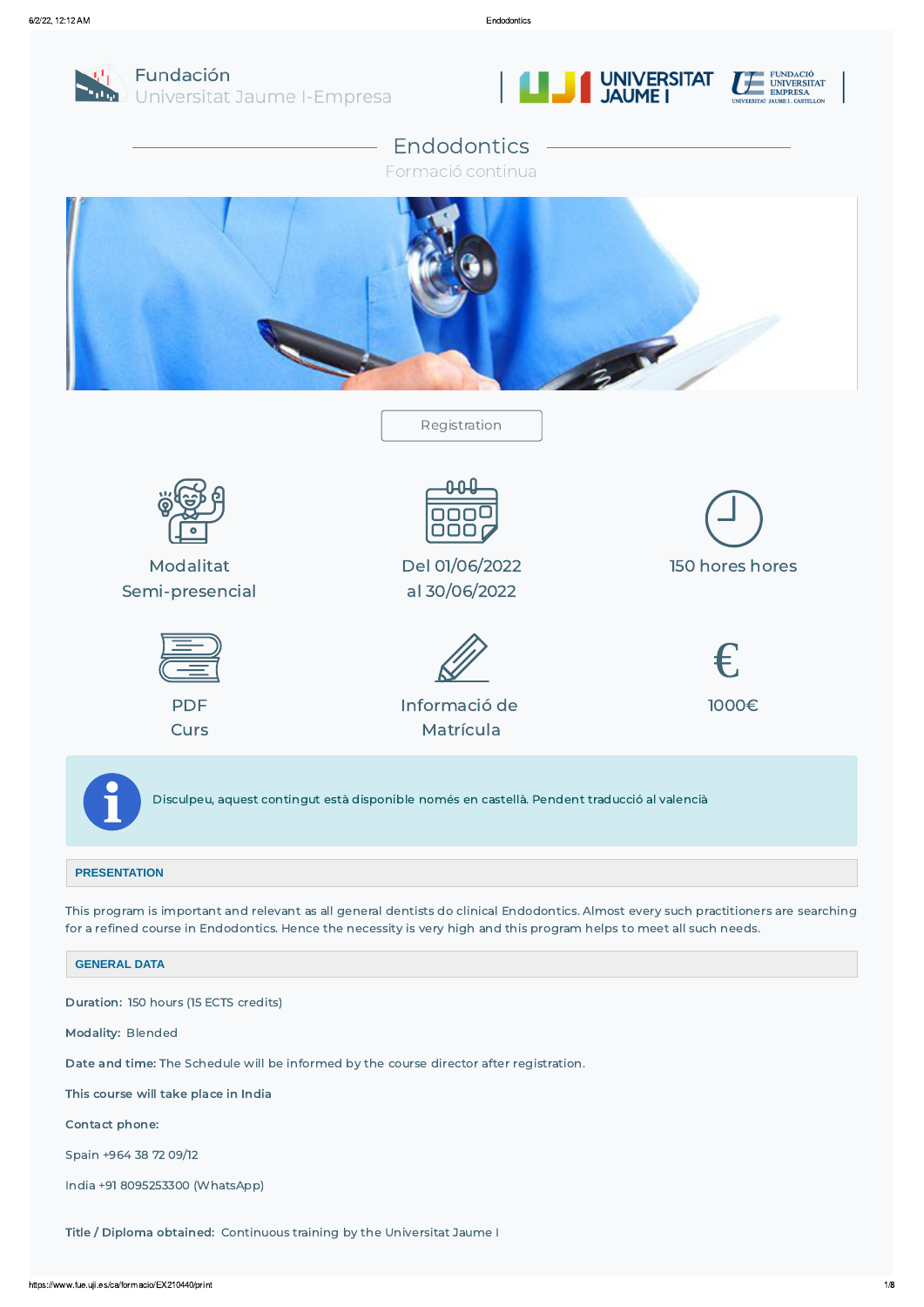#### **RECIPIENTS**

All the students will have to have a dentist's degree

#### **OBJECTIVES**

- To provide an innovative program which enhances current knowledge and clinical skills in Endodontics.
- To present sound academic theory and high-quality practical training by mentors.
- To provide students with the confidence and ability to enhance their clinical practice by incorporating the latest advances in technology and research in the field of Endodontics.
- To deliver learning using the latest skills and technology enabling students to access the course, while maintaining their commitment to their clinical practice.

#### **PROGRAM**

#### Core and Applied Science

- Introduction to subject and course
- Standard Documentation of Cases
- Style Italiano Protocol and Ppt
- Photography Orientation in General and Endodontics
- **Biostatistics and Research Methodology**
- Dental pulp and Periradicular tissues
- Embryology
- Anatomy
- Preoperative interpretation of endodontic anatomy
- Microbiology and pathology of pulp and periradicular tissues
- Communication, interpersonal skills and team leadership
- Epidemiology
- Diagnosis & Treatment planning in Endodontics
- Sedation, local and general anaesthesia
- Radiology in endodontics
- Pre restoration in endodontics
- Access cavity in primary and retreatment cases
- Guided Endodontics
- Isolation
- Endodontic instruments
- Cross infection and Sterilization
- Endomotors

- Diagnosis and management of orofacial pain, psychogenic pain and TMD
- Pharmacology and therapeutics
- Endodontics in children (primary teeth and immature permanent teeth)
- Glide path
- Working length determination and apex locators
- Shaping (various file systems)
- Intracanal medicaments
- Irrigating solutions and activation

#### Clinical and Practical Endodontic Procedures

- 
- Complications related to irrigation
- Sealers
- Obturation
- Management of procedural errors
- Perforation and Apical plug MTA
- External and internal resorptions
- Vital pulp therapy
- Management of Broken Instruments
- Management of Ledges
- Regenerative Endodontics
- Microscopes in dentistry and Microscope photography

#### Retreatment

#### • Microsurgery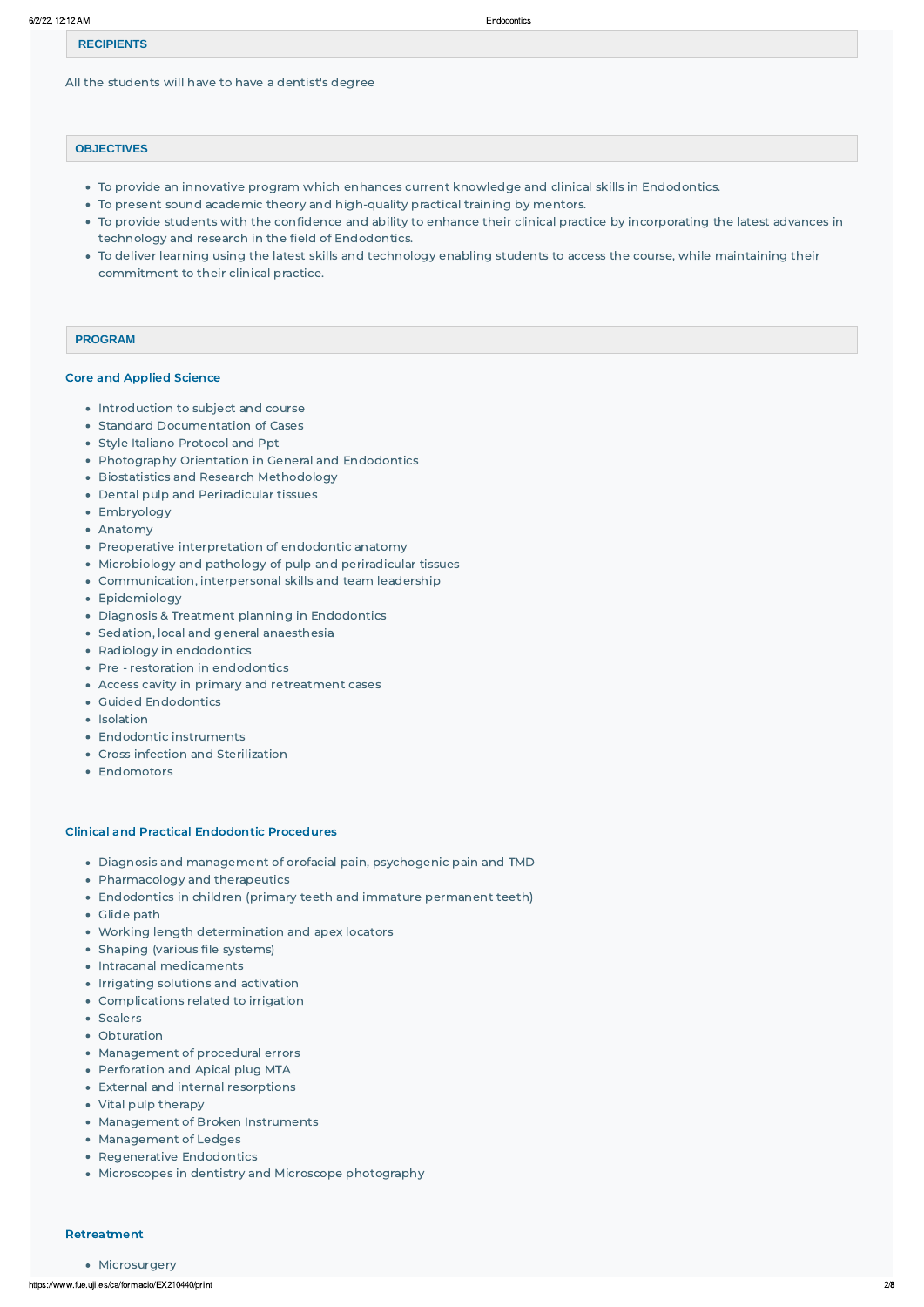- Case Selection and Removal of gutta percha, posts or other filling material during retreatments
- Disassembly with How to Treat Calcifications and Missed Canals
- Ultrasonics in Endodontics

- Online 6-month diploma course by Universitat Jaume I
- 55 lectures with 15 demonstrations
- 2 day-hands-on course in India. (stay & travel at own cost)
- Review Paper Discussions
- Case Presentations and Discussion
- Minimum 12 unique clinical case presentations by students with detailed discussion
- Theory presentations by students
- Continued support in clinical Endodontics
- Small online exit examination

#### Allied Topics

- Endodontic Management of Traumatized Tooth
- Reimplantation
- Treatment of Discoloured Teeth
- Post and Core
- Periodontics in relation to endodontics
- Prosthodontics in relation to endodontics
- Review and Maintenance Procedures

#### COURSE HIGHLIGHTS

#### **METHODOLOGY**

The course will be carried out mainly through theoretical classes. Candidates can opt for hands on sessions with the faculty if desired. Submission of 12 Finished cases with complete documentation is required for receiving the Diploma.

#### **EVALUATION**

The course will be evaluated by taking an online exam and presenting cases by the students.

#### TEACHING STAFF

#### **Dr. Raúl Izquierdo Escrig - Director**

Department of Industrial Systems and Design

BSc. Jaume I University (Chemical Engineering)

MSc. Polythecnic Univ. of Valencia (Chemistry-Physics of Polymers).

PhD. Jaume I University (Porous Polymeric Biomaterials).

His research activity is mainly related to the design and development of novel materials and/or processing routes, useful in fields like biomedical devices.

#### Dr. Julio José Suay Antón - **Associate Director**



Industrial Engineer, PhD. In Engineering, Universidad Politécnica de Valencia.

Full Professor of the Universitat Jaume I. Coordinator and director of PIMA, Polymers and Advanced Materials research group, taking part in the researches of the Biomaterials Center.

His research is mainly focused in the field of implantology: the development of functional coatings for biomedical applications (dental implants), research in implants osteointegration by proteomics, design of new adjustements and threatments to avoid perimplantitis.

#### Head of GMI-Ilerimplant Dental Science chair since 2017.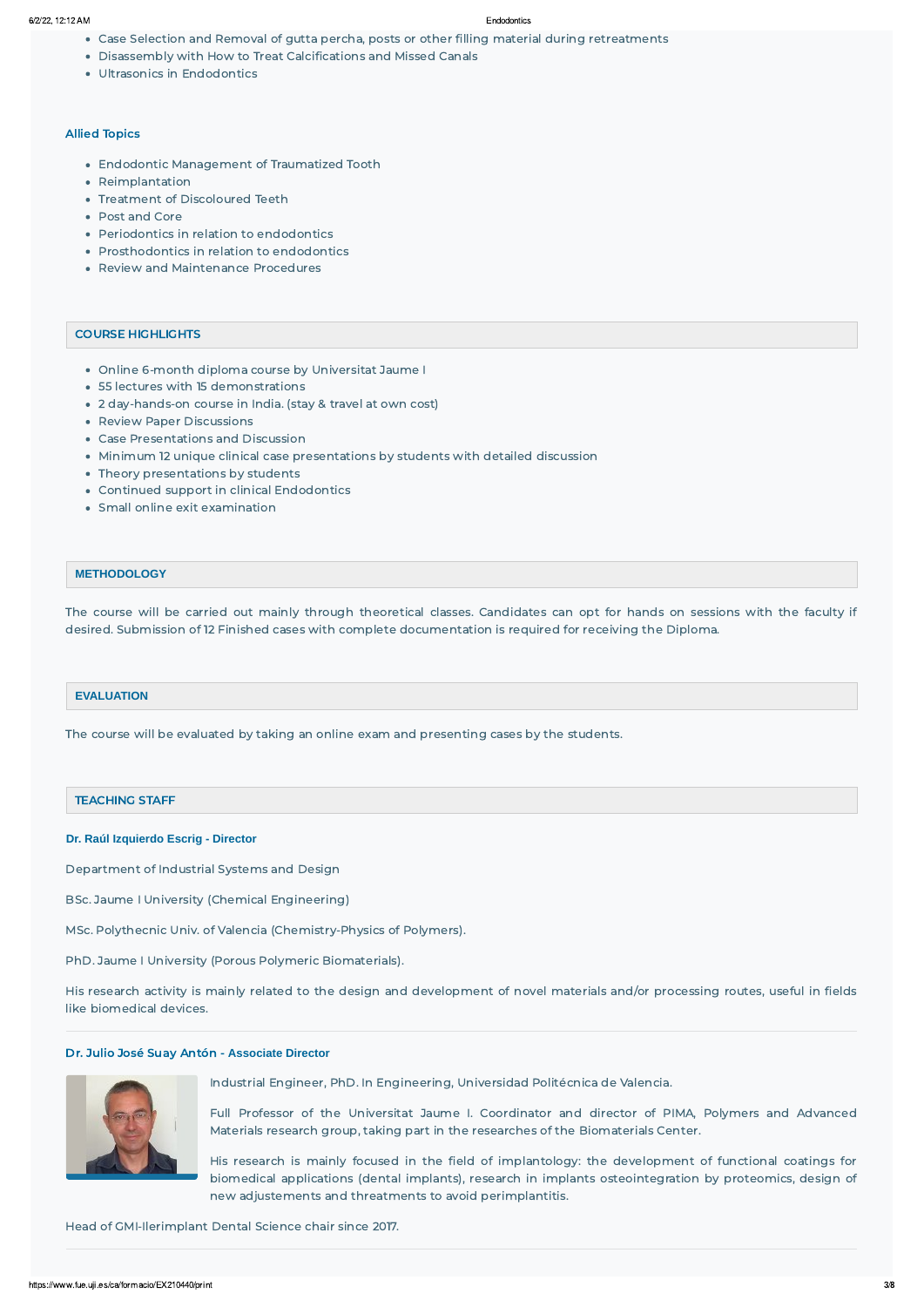**Dr. Ajay Bajaj – Endodontics Course Director** 



Prof. Dr. Ajay Bajaj completed Masters in Endodontics and Conservative Dentistry in 2002. He is the the Course Director at Universitat Jaume 1, Spain for Endodontics and founder of Euro Dental Academie. He has 2 decades of clinical experience and done close to 400 lectures, courses, webinars and more than 60 live procedures across the globe including single sitting root canal treatment, separated instrument management, retreatment and intentional replantation.

He has clinical experience of more than 30,000 rcts in 20 years. He has written many original articles in various journals and has been inventor of original techniques and equipments. He is the jury to various

Dental Awards since 7 years. Dentistry is his passion!

#### **Dr. Fabio Gorni**

Head of the Micro Endodontic Surgery Course- Dental School - University Vita Salute San Raffaele - Milan Head of the Peri-oral Aesthetics Course - Dental School - University Vita Salute San Raffaele - Milan Founder of STYLE ITALIANO ENDODONTICS Past President of ltalian Society of Endodontics Private practice in Milan – ltaly.

Graduated from the Milan Dental School in 1984. Visiting professor for the dept of Endodontics of the S. Paolo Hospital in Milano.

lnternational lecturer, he has published scientific papers on national and international journals and scientific videos. He has written chapters for 5 different endodontics books and is the author of an international book on retreatment. He is one of the top recognized experts in the world on the recovery of compromised teeth and micro-endodontic surgery. An innovator in Endodontics field and micro dentistry.

#### Dr. Filippo Cardinali

Graduate in Dentistry and Dental Prosthesis at the University of Ancona in 1992.

Active Member of the Italian Society of Endodontics. Certified Member of the European Society of Endodontology. Associate Member American Association of Endodontists.

Gold Member of Styleitaliano Endodontics. Co-author of the book "Manuale di Endodonzia" published by Elsevier Masson Italy in 2013. Co-author of the iBook "The Isolation Game" published in Apple iBook Stores Co-author of the book "Ritrattamenti: soluzioni per le patologie apicali di origine endodontica" published by EDRA in 2018.Lecturer in theoretical and practical courses on subjects related to the isolation of the operative field and endodontics, has participated as a speaker at courses and conferences in Italy and abroad.

Private practice, concentrating mainly in Endodontics and Restorative Dentistry and author of publications on journals of National and International Sector.

#### Dr. Mohammad Hammo

Dr. Mohammad Hammo Graduated from Jordan University in 1992 (BDS), and continued his higher education in Endodontics in saint Joseph University in Lebanon 2001 ( DESE).

Dr. Hammo has been lecturing locally and globally (more than 120 international conferences). He has publications in different scientific journals. He owns the Hammo Endodontic Clinics in Amman; additionally, he is a consultant endodontist in Qatar.

He is the former president of Scientific Committee of Jordan Dental Association, and also, he is serving as the director of Endodontic Program in British Academy of Implant and Restorative Dentistry (BAIRDS).

#### Dr. Riccardo Tonini

D.D.S. M.Sc graduated from dental school of University of Brescia (Italy) at 2004.

At 2007 he carried out his Master degree from university of Verona (Italy) in Endodontics. His scientific work includes publications, continuous participations in National and International meetings and teaching experience in Italy (university of Brescia).

Since 2010 he is an active member of the Italian Society of Endodontics and the Italian Society of Microscopic dentistry. He is also a member of Style Italiano study club.

He is the inventor of ProTrain 8 and has collaborated for several other innovations in dental industry.

Dr Tonini maintains Private Practice limited in Endodontics for the last five years in Brescia, Italy.

#### Dr. Mohamad Zaafrany

Dr. Mohamad Zaafrany graduated from Mansoura university - Egypt in 2003. From 2007 his practice is committed to Endodontics.

He practiced as Endodontist in advanced speciality dental center in MOH - Saudi Arabia from 2008 to 2017.

He won the award of best Endodontic case of the year 2016 contest by SIE "1st place".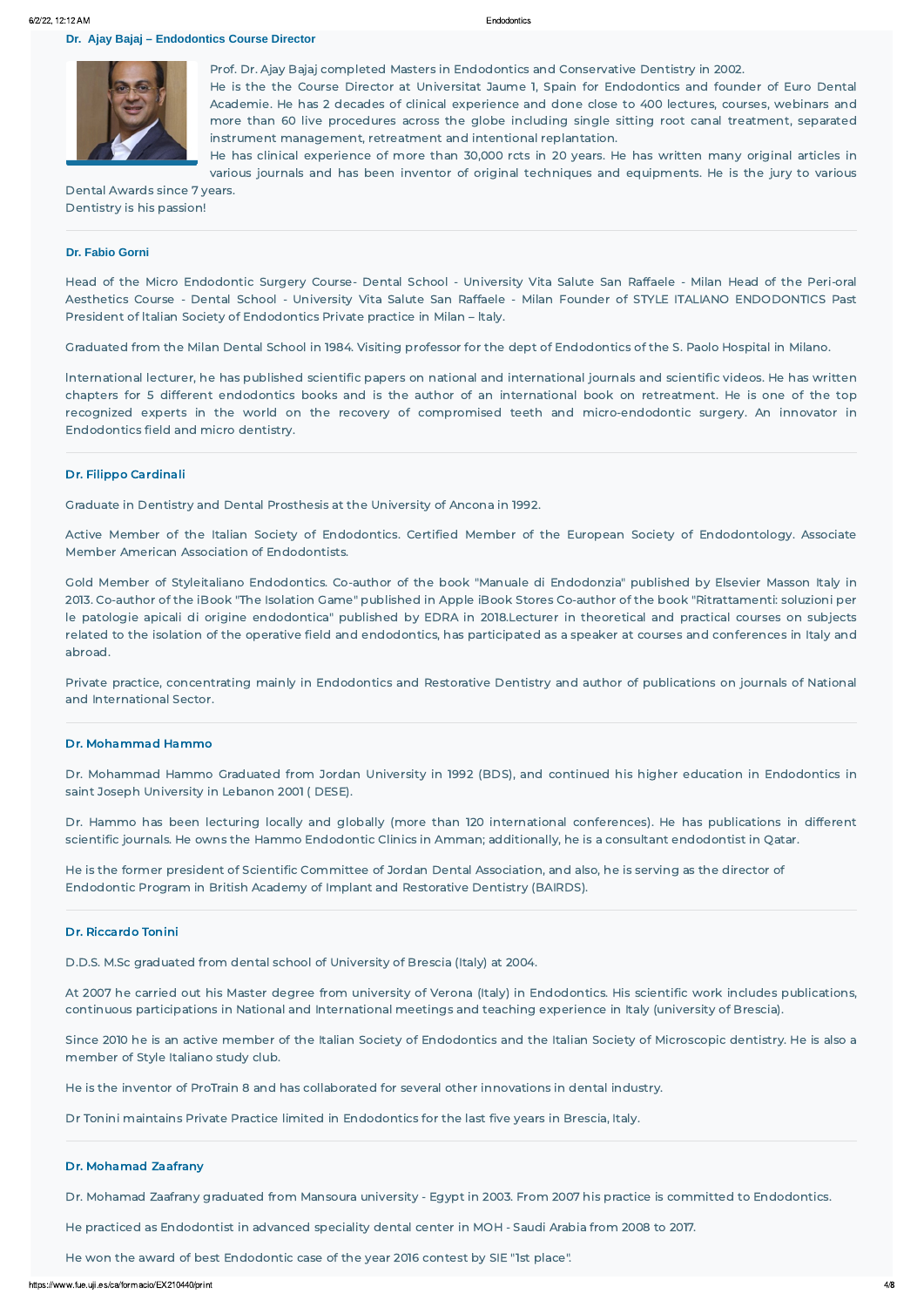He is KOL for DentSply Sirona Endodontics. KOL for Zumax Medical Dr. Mohamad Zaafrany CO. KOL for Tehnodent CO. He is also Official DSD team member.

Head of Endodontic department - Hala Dental Center - Mansoura, Egypt. He is a Gold member of Styleitaliano Endodontics.

#### Dr. Marc Kaloustian

Dr Marc Kaloustian completed his DDS degree from the Saint Joseph University of Beirut in 1999.

He then obtained a Certificate in Advanced Education in General Dentistry from Boston University, Goldman School of Dental Medicine in 2000.

He pursued a Masters in Endodontics, Masters in Biomaterials and obtained his PhD in 2020 from the Saint Joseph University, Lebanon with honors. He is currently a senior lecturer at the Department of Endodontology at the Saint Joseph University Dental School, Lebanon where he supervises undergraduate and postgraduate students.

Dr Kaloustian is an active member of the Lebanese Society of Endodotology and co-organizer of many international endodontic meetings.

He is also a silver member of Style Italiano Endodontics, an international lecturer with many publications in indexed journals. Dr Kaloustian has a private practice in Beirut limited to Endodontics.

#### Dr. Marc Habib

Doctor Marc Habib did his undergrad studies in Dentistry at the Saint Joseph University of Beirut and graduated with honors, he was awarded the Zareh Ouzounian prize of Endodontics in 2004.

Doctor Habib then did his post grad studies in Endodontics and graduated in 2007 with a Masters Specialization in Endodontics followed by a Masters in Biomaterials of the oral Cavity at the Saint Joseph University as well. Since 2006 until now he has been a Clinical Assistant teaching undergraduates at the endodontics department.

He is as well a Senior Lecturer giving courses in the Endodontic University Diploma program at Saint Joseph University. He is the Treasurer of Lebanese Society of Endodontology, member of the European Society of Endodontology and member of the SIE (ltalian Society of Endodontics).

https://www.fue.uji.es/ca/formacio/EX210440/print 5/8 She has delivered keynote lectures at many reputed national and international platfarms. She has keen interest in sharing her endodontic experiences with budding dentists, & routinely conducts workshops far the same. She is closely associated with NGO's,

Since 2009 he has been a member of the organizing committee for the annual international meeting of the Lebanese Society of Endodontology. Gold Member at the Style Italiano Endodontics group. Speaker at numerous conferences and workshops in Lebanon and abroad. Dr. Habib limits his practice to endodontics in his private office at Beirut Endodontic Clinic.

#### Dr. Harsh Haren Shah

Dr. Harsh Haren Shah (MDS) completed his Masters in Conservative Dentistry and Endodontics. He is an accredited member of the Indian Academy of Aesthetic and Cosmetic Dentistry.

His areas of special interest include aesthetic dentistry, surgical endodontics, MTA, photography and multi-disciplinary dentistry. Dr. Harsh delivers lectures and conducts workshops on various topics of endodontics, post and core, partial indirect restorations and porcelain laminate veneers at various local, National and International platforms.

He is a Director of the Board of IAACD and a committee member of other local associations.

He has authored and co-authored several publications in various national and international journals on topics of endodontics and aesthetic dentistry.

#### Dr. Garima Poddar

Dr. Garima Poddar, completed her graduation from B.V.P. Dental College & Hospital, Pune, India in 2005. She has received fellowship from the prestigious lnternational college of dentists. She practices microscope enhanced dentistry routinely at her center & has a clinical experience of 16 years. At present, she is a senior consultant in the dental department of Shanti Memorial Super Specialty Hospital, Cuttack, Odisha.

She is a certified silver member of Style Italiano Endodontics. She is a key opinion leader far Micro mega (France), Meta Biomed, (Korea), Bombay Dental & Surgical Pvt. Ltd. (India).

Recently she was declared winner of Famdent Outstanding dentist of the year award far 2021. She also won, Famdent special jury award in the category of outstanding dentist of the year far 2019.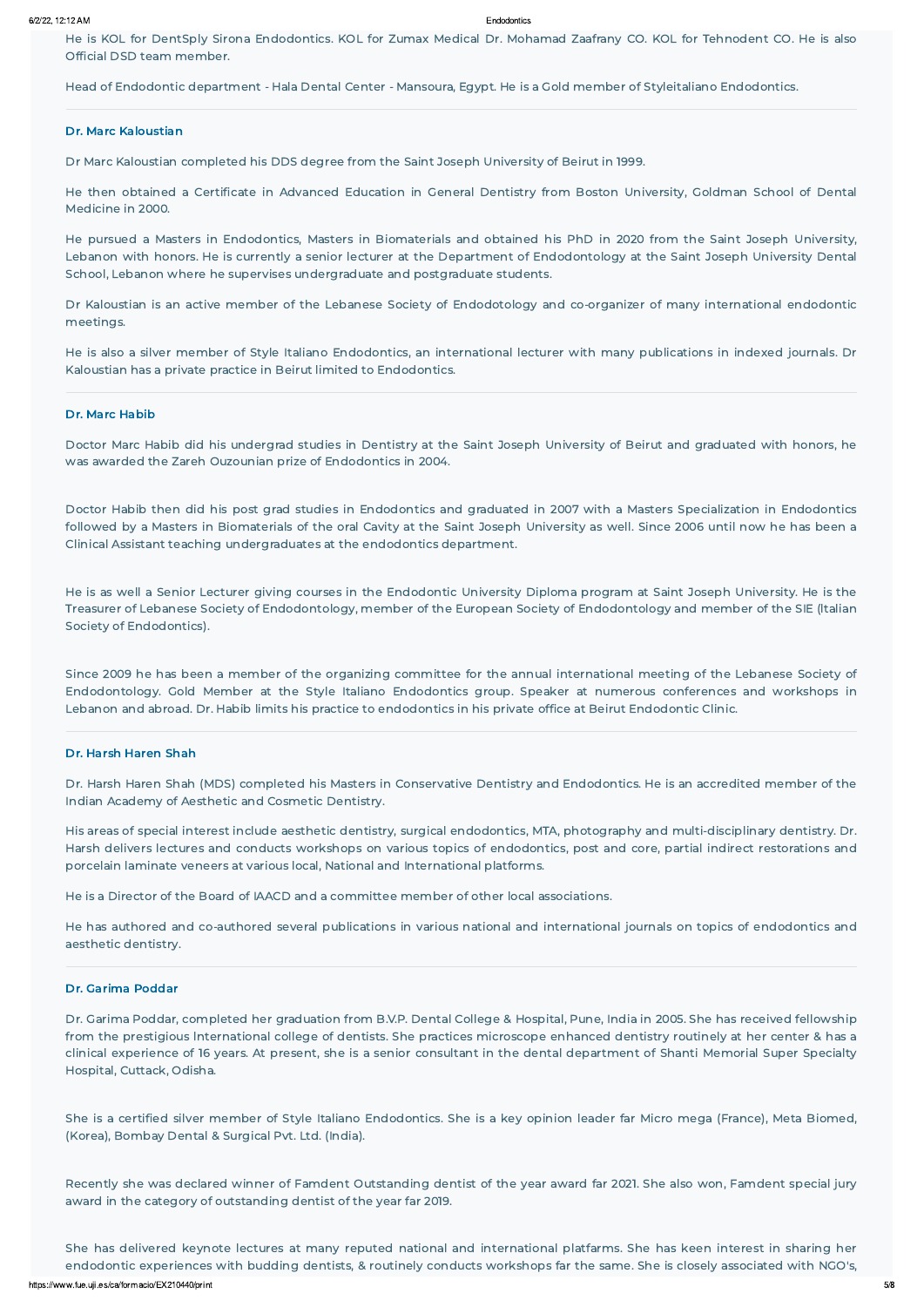dedicated to cleft lip and cleft palate.

### Dr. Ahmed Shawky

Dr. Ahmed Shawky graduated in the faculty of dentistry, Cairo university in 2005 with honors. He was appointed as a Resident in the department of endodontics in 2007 after the internship training. Dr Ahmed obtained his master's degree in Endodontics in 2012 after which he was appointed as an assistant lecturer in the faculty endodontic department. In 2017, he obtained his PhD Degree and he is now a senior lecturer "Associate professor" at the department of Endodontics, Cairo University.

Dr. Ahmed has published researches in international journals (International Endodontic Journal, EC Dental Sciences) in the field of regenerative endodontics which have been cited in many literatures. He has co-authored a community article with the iconic Dr. Stephen Cohen about root resorption in dentistry today.

Dr. Ahmed's practice is limited to ENDODONTICS with more than 13 years of clinical experience.

Dr. Ahmed is a silver certified member in Style Italiano Endodontics, Opinion leader for many international companies. He conducted more than 40 certified and accredited continuing education courses in endodontics, both nationally and internationally. His international participation in international conferences surpassed 20 specialized and non-specialized congresses.

#### Dr. Ahmed Alwaidh

Dr. Ahmed Alwaidh has MSc in Endodontics from King's College London. He obtained his BDS by College of Dentistry, University of Baghdad, 2008.

Dr. Alwaidh is a certified Silver Member of the Style Italiano Endodontics group. He is a key opinion leader and lnternational speaker at Fanta Dental. He is also scientific advisor at Teimdent Oy, Finland.

Dr. Alwaidh is based in Dubai, UAE, and his work is committed mostly to microscopic Endodontics and restoration of endodontically treated teeth.

Dr. Alwaidh has conducted many courses and workshops in Endodontics both locally and internationally. He is a member of the the lraqi Dental Association, the British Endodontic Society (BES), and the European Society of Endodontology (ESE).

#### Dr. Meghal Shah. Clinical Coordinator

Dr Meghal has been appointed as Clinical Co-ordinator for Diploma in Endodontics program at Universitat Jaume 1, Spain.

He graduated with BDS degree from Dr. D.Y.Patil Dental College & Hospital, Pune in 2007. He further Pursued his Fellowship In Endodontics. He maintains Microscope Enhanced Dental Practice in Mumbai.

With Keen interest in Endodontics and Restorations, he has delivered Lectures and Conducted Workshops for the same in National Conferences.

#### REGISTRATION INFORMATION

#### **REGISTRATION AMOUNT**

1000 €

#### **NECESSARY DOCUMENTATION**

- Scanned pages of  $1<sup>st</sup>$  and last pages of Passprt.
- Scanned copy of Dental Degree Certificate
- Payment receipt

**Account number to make the**

 **deposit : (name, surname and course) ES64 2100-4236-14-2200003795 (La Caixa)**

**How and where do you have to deliver the documentation?**

1. In person at the FUE-UJI in Castellón (Universitat Jaume I) 2. Via email at formacion@fue.uji.es 3. Via fax at 964 387010

**More information** Fundación Universitat Jaume I-Empresa Training Department Telephone: 964 387 222/12 Fax. 964 387 010 Emails: formacion@fue.uji.es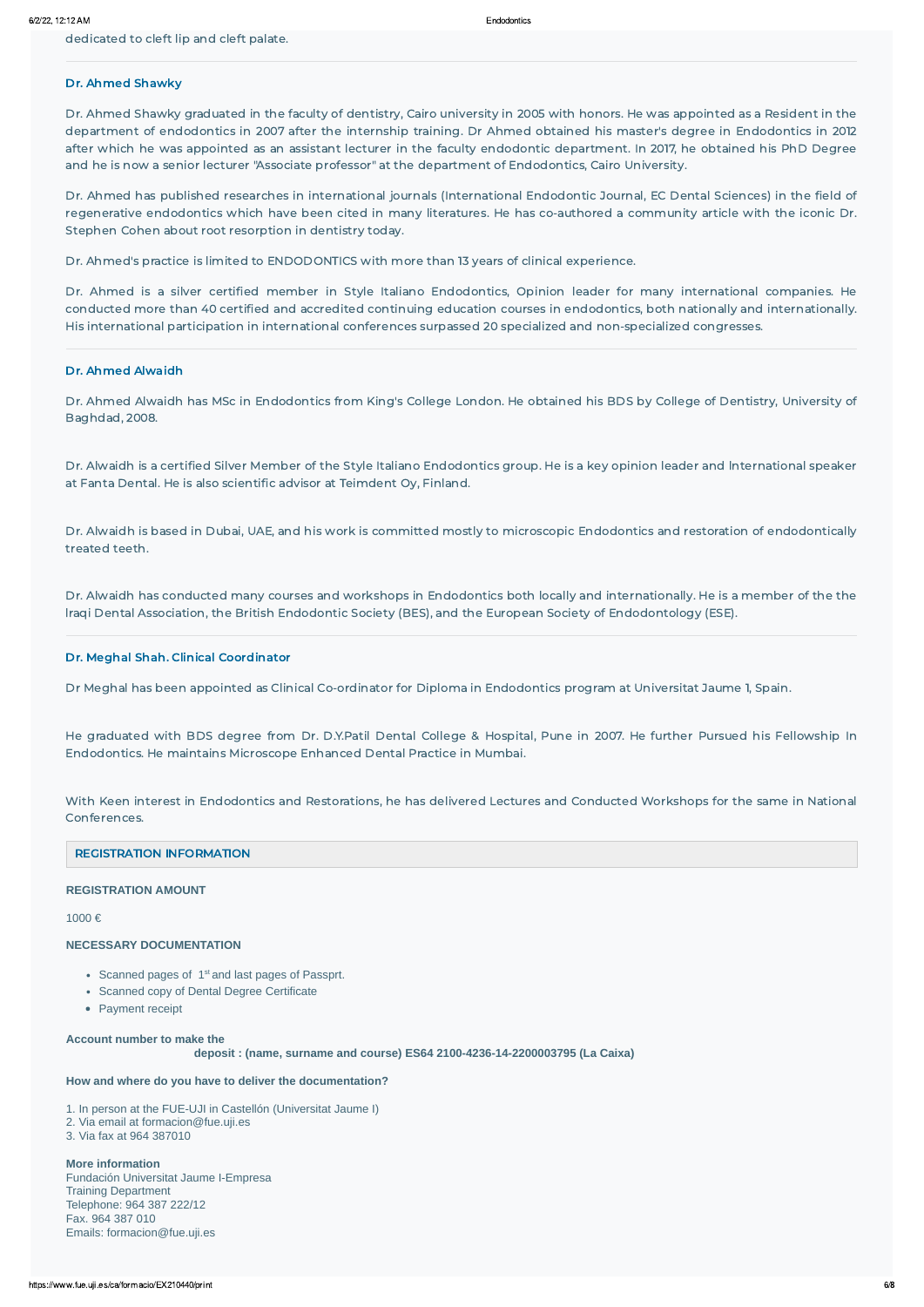**[Jornades](https://www.fue.uji.es/ca/jornades)** 

## 6/2/22, 12:12 AM Endodontics Patrons FUE-UJI empreses i entitats



# Posa't en contacte amb nosaltres t'ajudem a trobar allò que necessites